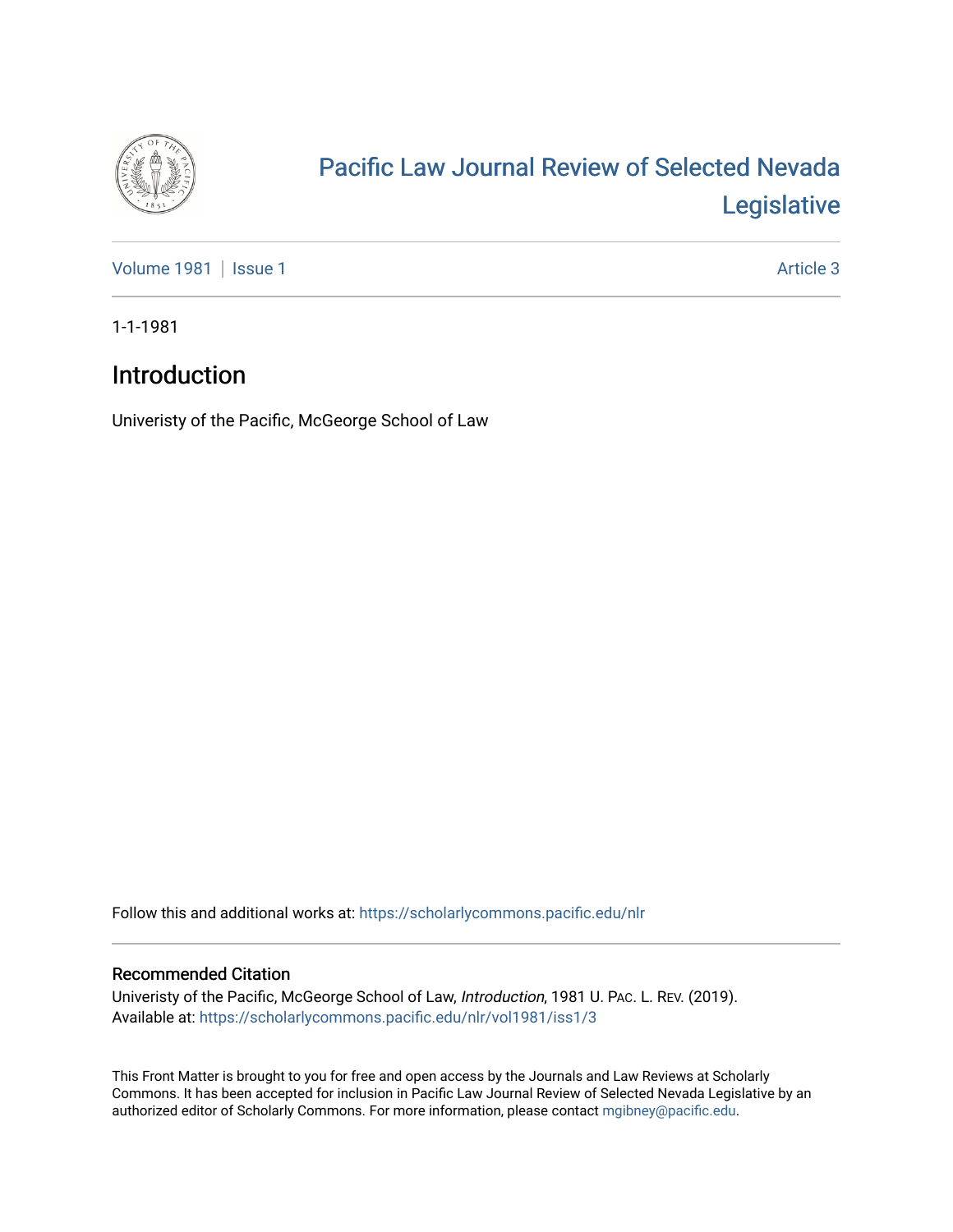## **Introduction**

The *Pacific Law Journal* is proud to present the first Review of Selected Nevada Legislation. We are especially pleased to present this issue because it marks the start of our involvement in the researching and reporting of Nevada legislation. This issue of the *Journal* is dedicated to providing analyses of the most important legislation passed in 1981. In selecting the legislation to be included in this review, the editors have utilized three basic criteria: (1) whether the bill will affect the work of the practicing bar or bench; (2) whether the bill will affect the work of the legal specialist; and (3) whether the bill will interest the attorney as a community leader. Among the new laws discussed in the following pages are measures establishing specific penalties and reporting requirements for crimes involving the mistreatment of older persons, creating a new system of local government finance, specifying specific procedures for the termination of parental rights, increasing penalties for certain gaming offenses, and making the use and possession of drug paraphernalia a crime.

The heading of each bill analysis includes a description of the subject area, a listing of the N.R.S. sections affected by the bill, the bill and chapter numbers, the author of the bill, and the effective date of laws that become operative other than on July 1, 1981. When constitutional issues, points of practical interest, or problem areas have warranted further discussion, commentary has been included to provide a broader insight into the legislation. In addition, to facilitate access to specific N.R.S. sections, a table of the N.R.S. sections affected by the bills analyzed in the Review is provided at the end of the issue.

The preparation and publication of the Review requires the joint effort of many individuals interested in the legislative process, but is primarily a product of the dedication and competence of the members of the Legislative Review Staff. We gratefully acknowledge their devoted